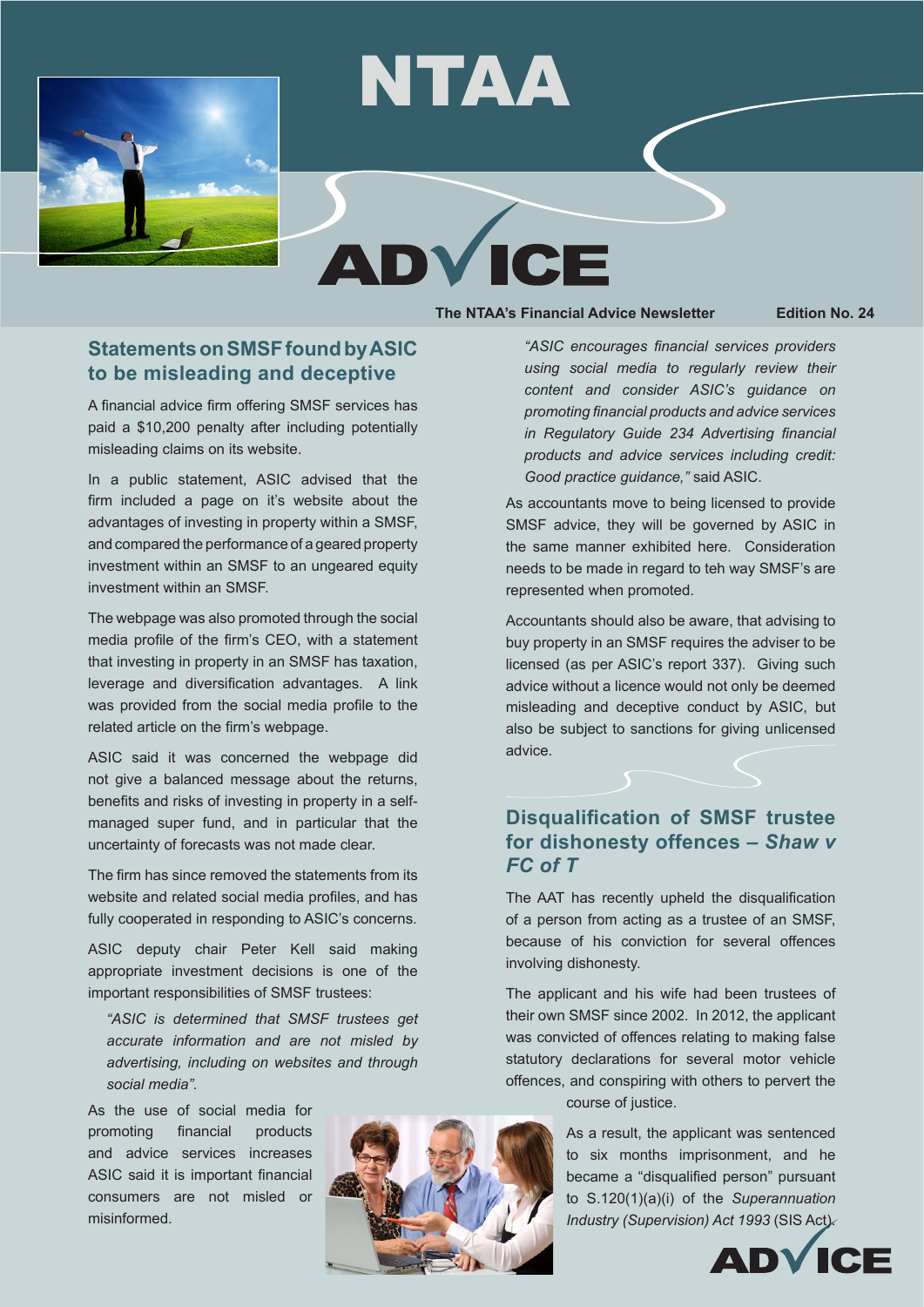The applicant unsuccessfully applied to the Commissioner for a waiver of his disqualified status. In rejecting the application, the Commissioner referred to S.52(2) of the SIS Act, which required a trustee to act honestly in all matters concerning the SMSF.



On appeal, the AAT said that the sole issues for it to determine were whether the applicant was "highly unlikely" to firstly, contravene the SIS Act and secondly, do anything that would result in an SMSF not complying with the SIS Act.

Section 126D(1A) of the SIS Act provides that if the Commissioner is satisfied that the applicant is "highly unlikely" to act in this way, then the Commissioner must waive the applicant's status as a disqualified person.

The AAT said that the applicant's offences were serious offences of dishonesty, and it was not persuaded that the applicant was "highly unlikely" to contravene the provisions of the SIS Act in the future. There were no other circumstances such as the applicant's age (45), the time that had elapsed since the commission of the offences, nor the sentence imposed by the court that would lead it to any other conclusion.

The AAT said the fact that the applicant made false statutory declarations and conspired with others to pervert the course of justice, was fundamentally contrary to the standards expected of a trustee. The applicant's history of non-compliance with the SIS Act meant that it was not "highly unlikely" that he would contravene the SIS Act in the future.



## **Proposed extended access to superannuation for terminal illness**

The government has recently announced, as part of the 2015/16 budget, that it will extend early access to superannuation for people with a terminal medical condition.

Under existing superannuation legislation, a person with a terminal illness is required to have two registered medical practitioners (including one specialist) to certify that they are likely to die **within 12 months**, in order to access their superannuation.

The government acknowledged that this (and in particular, the stated life expectancy of 12 months) has proven difficult for some people who want access to their superannuation to relieve the financial burden associated with treatment costs, or who want to make the most of their time with their family.

Because of this, the government announced that it will amend the relevant legislation to change the life expectancy "certification period" from 12 months to 24 months, so that terminally ill people may have earlier access to their superannuation.

Therefore, under the proposed amendments, a person with a terminal illness may access their superannuation, provided that two registered medical practitioners (including one specialist) have certified that they are likely to die **within 24 months.** 

Note however, that this proposed amendment is not yet law. Assuming that it becomes law, this amendment is proposed to apply as from 1 July 2015.

It should be remembered that:

- $\blacklozenge$  This condition of release may apply in the case of injury (as well as illness);
- $\blacklozenge$  The requirement for this condition of release to be satisfied is that **it is likely** at the time that the certificate is made that the illness or injury will result in the death of the person within the specified period (i.e., currently 12 months, proposed to be extended to 24 months). That is, it does not have to be certain that the person will die within the specified period;
- $\triangle$  This condition of release applies irrespective of the age of the member; and
- $\triangle$  Benefits may be received tax free under this condition of release, including for members under the age of 60 (provided the benefits are received as a lump sum).